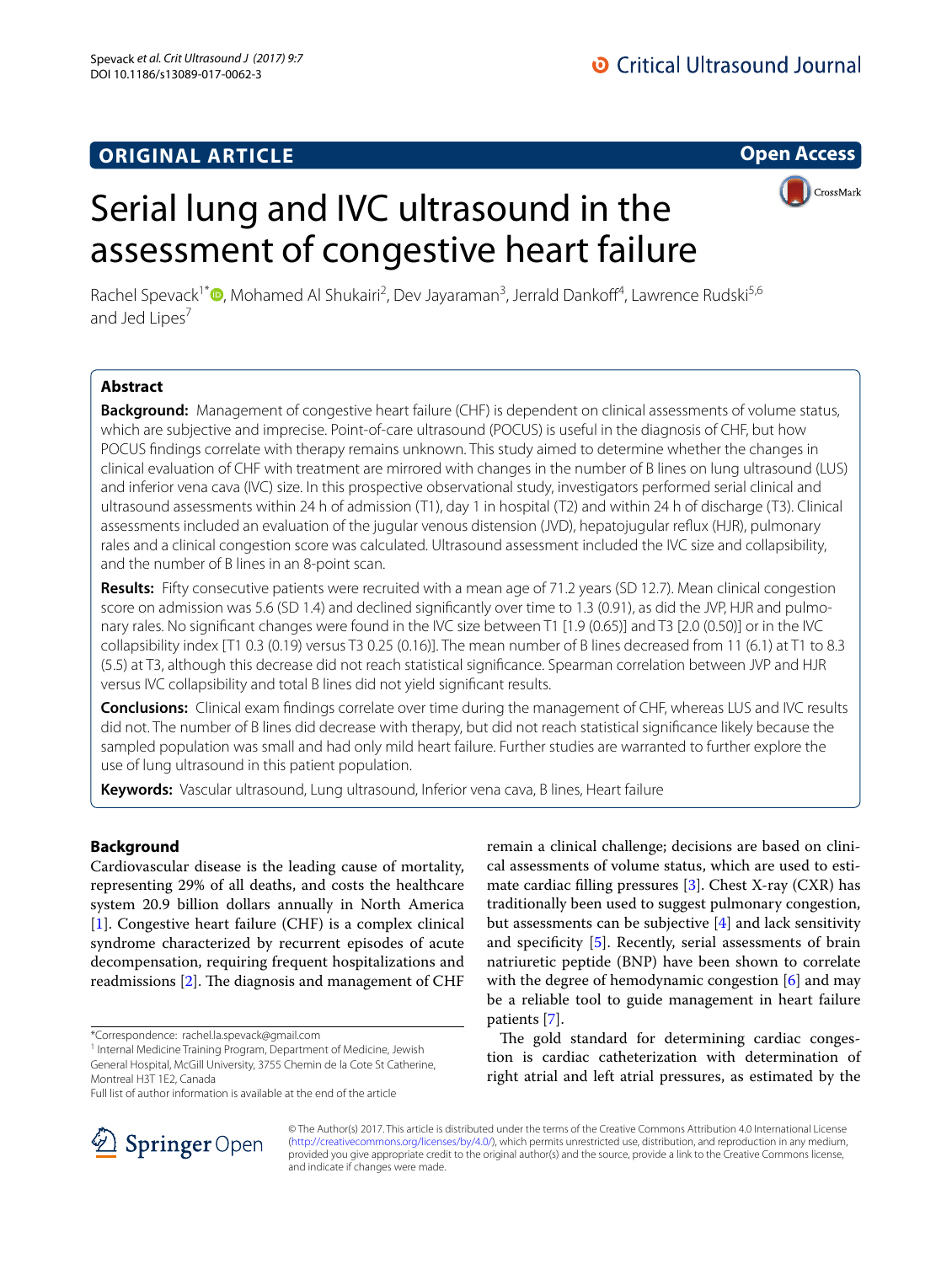pulmonary capillary wedge pressures. These tests are invasive, time consuming and carry risk, and are not typically performed in patients admitted with decompensated heart failure [\[8](#page-5-7)]. As a result, physicians rely on clinical assessments to diagnose elevated cardiac filling pressures. Clinical evaluation, however, correlates poorly with invasive hemodynamics [\[9](#page-6-0)] and the physical exam lacks sensitivity and specificity for the diagnosis of heart failure, limiting its clinical utility [[10\]](#page-6-1).

Point of care ultrasound (POCUS) has been developed as an easy-to-learn, rapid, portable, and non-invasive adjunct to physical examination. Previous studies have shown that inferior vena cava size correlates with right atrial pressure and pulmonary capillary wedge pressure with good sensitivity and specificity [\[11](#page-6-2), [12](#page-6-3)], and outperforms the physical exam in the detection of an elevated jugular venous pressure [\[13\]](#page-6-4). However, IVC as a surrogate for volume status has been increasingly questioned, as the correlation to CVP has been variable [\[14](#page-6-5)]. However, the American Society of Echo guidelines still recommend its use as a non-invasive measurement of CVP  $[15]$  $[15]$ .

Similarly, lung ultrasound and B lines, an artifact representing extravascular lung water, similarly correlate significantly with pulmonary artery systolic pressure [[16](#page-6-7)] and outperform classical signs and symptoms of congestion [[17\]](#page-6-8). Both lung [[18,](#page-6-9) [19](#page-6-10)] and vascular ultrasound [[20–](#page-6-11)[22](#page-6-12)] have been shown to be helpful in the assessment of undifferentiated dyspnea and in the diagnosis of heart failure. It is not clear how POCUS findings change with treatment.

## **Methods**

The primary objective of the current study is to compare serial lung and vascular ultrasound exam with clinical findings upon CHF treatment. The secondary objective was to explore the relationship between the severity of ultrasound-measured degree of congestion and length of hospital stay, hospital readmission and mortality.

The current study recruited consecutive patients with a clinical diagnosis of left-sided congestive heart failure who require admission to the cardiology service, the admitting cardiology team having made the diagnosis. All hospitalized, spontaneously breathing adult patients, between the ages of 18 and 90, with an admitting diagnosis of either systolic or diastolic left-sided heart failure as per the admitting cardiologist were included. Exclusion criteria were as follows: patients undergoing invasive ventilation, patients with a primary diagnosis of right-sided heart failure, patients with active lung cancer, pulmonary fibrosis, interstitial lung disease, or pneumonia, patients who we are unable to have an ultrasound within the first 24 h of admission and patients who are not competent to sign the consent form. Patients underwent serial clinical and ultrasound assessments at three time points: within 24 h of admission (T1), day 1 of hospitalization (T2), and within 24 h prior to discharge (T3), for a total of three separate clinical and ultrasound exams (Fig. [1](#page-1-0)). The clinical assessments including the physical exam were performed by a senior resident in internal medicine and a senior critical care fellow. The assessors were aware of the time point of assessment.

Baseline patient demographics, including age, weight, sex, medical comorbidities, and etiology of heart failure were recorded from chart review. Laboratory values including hemoglobin, renal function and troponin values on admission were recorded from a chart review. Left ventricular ejection fraction (LVEF), diastolic function and valvulopathy were obtained from the most recent echocardiogram or during the current hospitalization. Chest X-ray (CXR) on admission was reviewed and graded by resident authors after they performed the clinical and ultrasound assessment as having interstitial edema or alveolar edema, where alveolar edema indicates more significant pulmonary congestion. Three months following discharge, a chart review was performed to assess for length of hospital stay, hospital readmissions and 90-day mortality. The hospital ethics committee approved the current study.

### **Clinical assessment**

The Killip and clinical congestion score (CCS) were calculated for each patient at across the three time points. The Killip score  $(0-4)$   $[23]$  $[23]$  was calculated to grade the severity of heart failure, with 0 indicating no heart failure and 4 indicating cardiogenic shock. Although this score has been designed specifically in the setting of acute myocardial infarction, it was used in this study as it is a widely known descriptor of the severity of heart failure.

<span id="page-1-0"></span>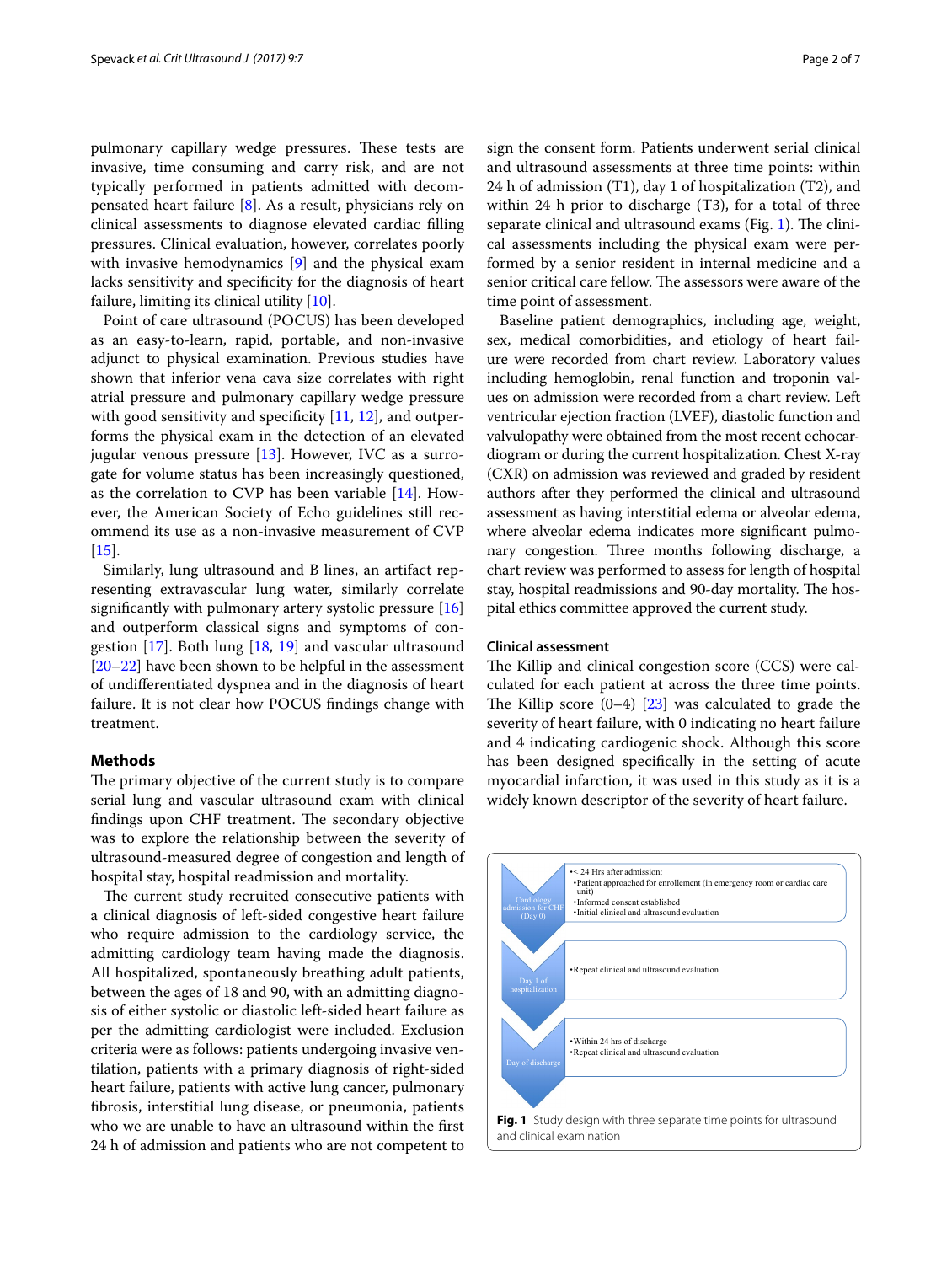The clinical congestion score (CCS) [[24\]](#page-6-14) was calculated based on pulmonary rales (scored 0–4), central venous pressure elevation (scored 0–4), S3 (presence 1, absence 0) and orthopnea (scored 0–4). The CCS has a maximum score of 13, where higher scores indicate more severe heart failure. The CCS was validated on an outpatient population with stable heart failure, and has been shown to correlate with echocardiographic findings of increased filling pressures [\[19](#page-6-10)].

Specifically, the following symptoms and physical exam findings were graded for the above scores as follows: the presence of dyspnea and PND was graded as present (1) or absent (0). Orthopnea was graded between 0 and 4, with a score of 0 indicating the need of one pillow during sleep, and 4 indicating at least one night spent sleeping in a sitting position. Central venous pressure elevation was graded as 0 if the crests of neither the internal nor the external jugular vein are visible above the clavicle, and 4 if the crests are visible at the earlobe with the patient assessed at 30–45°. The hepatojugular reflux was recorded as present (1) or absent (0). Rales/crackles were graded as being absent (0), present in less than 50% of the lung field (1), or more than 50% of the lung field (2). Peripheral edema was graded between 0 and 4 according to the depth of indentation at the ankle.

## **Ultrasound assessment**

The POCUS ultrasound assessment was performed with the Zonare zone system (Zonare Medical Systems Inc, Mountain View, Ca, USA). Two authors (RS and MS) collected the ultrasound data after a 3-h training session and 10 supervised scans with an intensive care specialist with advanced cardiac echo and formal training in lung ultrasound prior to enrollment of patients. Brennan et al. [[25](#page-6-15)] have shown that internal medicine residents with minimal training, including 4 h of formal didactic ultrasound teaching, and 20 sonographer supervised acquisitions were able to obtain adequate images of the IVC in 90% of patients. Each patient underwent serial scans at the time of the clinical assessments. Two authors (MS and JL) blinded to clinical information analyzed the stored images. A priori it was established that findings on vascular and LUS were not disclosed to the treating team unless they found a significant unexpected life-threatening diagnoses, such as venous thrombus, complex pleural effusion suggestive of empyema, pneumothorax or cardiac tamponade. As a result, no treatment decisions regarding the patient's heart failure were made based on the ultrasound findings.

The IVC was analyzed in the long axis via the subcostal window using a 4-MHz phased-array ultrasound transducer. The diameter of the intra-hepatic IVC within 1–2 cm of the right atrium and the response of the IVC to an inspiratory maneuvre was measured and recorded. The size of the IVC on expiration was recorded, and the IVC collapsibility index was calculated as (IVC size on expiration − IVC size on inspiration)/IVC size on expiration.

All lung ultrasounds were performed using a 6-MHz curved array probe and a 3-s clip was recorded in each quadrant. A bilateral 8-point LUS examination was performed to assess for B lines following the International consensus guidelines [[8\]](#page-5-7). An oblique intercostal view was obtained to maximize the number of B lines, and the actual count was made at the moment the most B lines were visualized.

## **Data analysis**

Clinical and ultrasound variables were analyzed using a paired *t* test. Pearson correlations were used to compare clinical and ultrasound variables. The impact of ultrasound and clinical assessments on hospital LOS and 90-day mortality was evaluated using univariate and multivariate analyses.

## **Results**

Fifty patients were recruited in the study. Five patients were excluded because they had a primary diagnosis of pneumonia complicated by pulmonary edema, and one patient was excluded because CHF was not the final diagnosis. Mean age was 77 (SD 12.7); 52% were males. The mean LVEF was 47.8%, and mean highly sensitive troponin T (Roche) value on admission was 293 ng/L (SD 824). The etiology of CHF was ischemic (33%), followed by valvular (26%) and hypertensive (6%), whereas 22% had a new diagnosis of CHF when they were recruited (Table [1\)](#page-2-0). Median hospital length of stay was 7 days (IQR 5–13), 24% of patients were readmitted within 30 days of discharge and there was a 12% mortality rate at 90 days. Seventy-two percent of patients completed the three scans.

## <span id="page-2-0"></span>**Table 1 Baseline clinical characteristics at time of recruitment**

|           | Mean age | Sex (% male)             | LVEF (%) | <b>Diastolic dys-</b><br>function (%) |                   | $CKD$ (%) $Hs$ -Tnt (ng/L) | Interstitial<br>edema CXR (%) edema CXR | Pulmonary<br>(%)         | Creatinine<br>$(\mu mol/L)$ |
|-----------|----------|--------------------------|----------|---------------------------------------|-------------------|----------------------------|-----------------------------------------|--------------------------|-----------------------------|
| Mean or % | 77.2     | 52.3%                    | 47       | 32.6                                  | 41                | 293                        | 66                                      | 48                       | 150                         |
| SD        | 2.7      | $\overline{\phantom{m}}$ | 19       | $\overline{\phantom{m}}$              | $\qquad \qquad -$ | 824                        | $\qquad \qquad \longleftarrow$          | $\overline{\phantom{m}}$ | 115                         |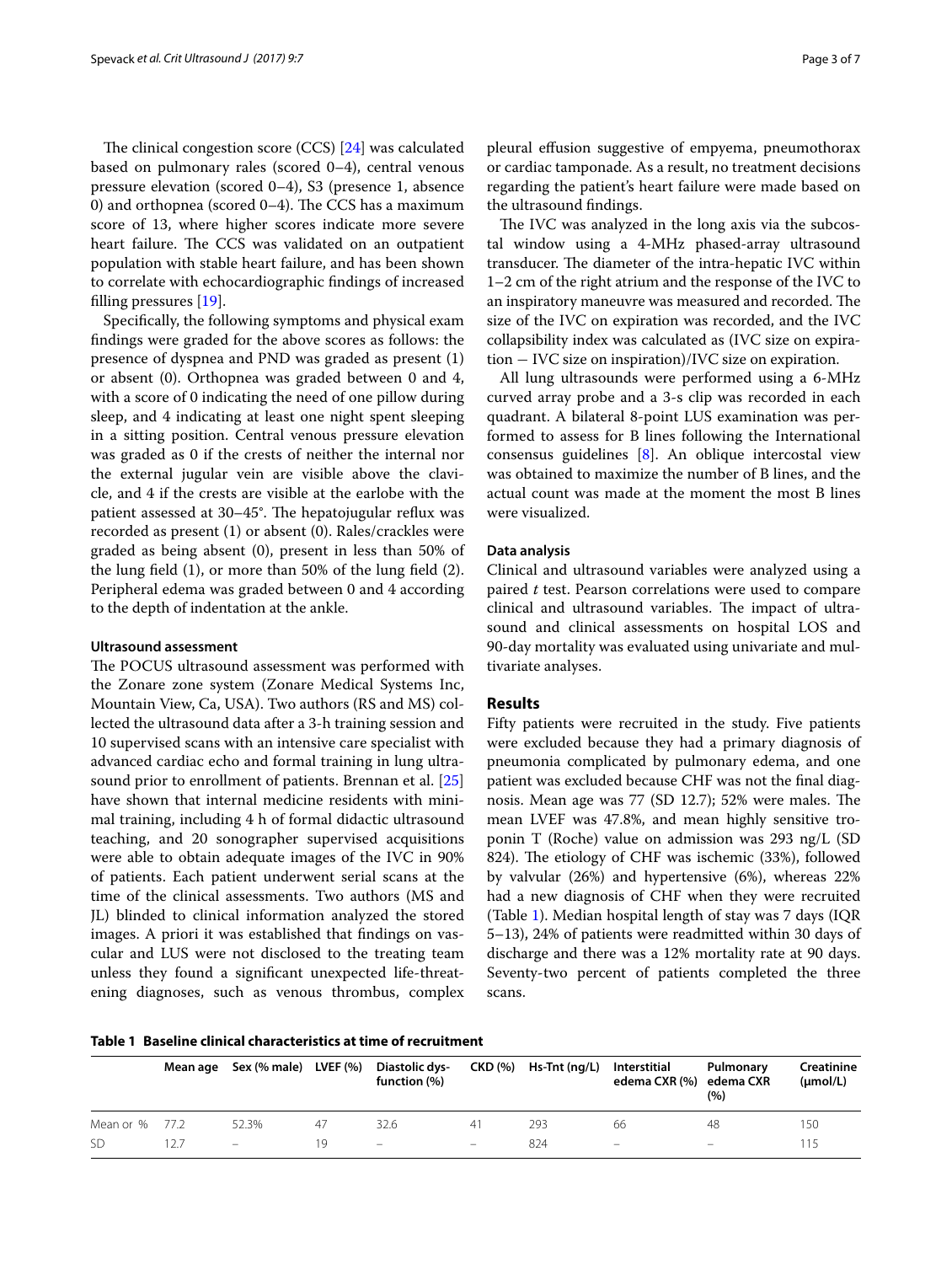The mean clinical congestion score on admission was 5.6 (SD 1.4) and decreased significantly over time to 1.3 (0.91) at T3 (Fig. [2\)](#page-3-0). Other markers of clinical congestion, including orthopnea, dyspnea, JVD, hepatojugular reflux and pulmonary rales, also showed similar significant changes between T1 and T3. The median Killip score was 2.

The mean IVC size on expiration showed no significant change between T1 (1.9: SD 0.65) and T3 (2: SD 0.50), nor did the IVC collapsibility index [T1 0.3 (0.19) versus T3 0.25  $(0.16)$ ] (Fig. [3\)](#page-4-0). The mean number of B lines did decrease [T1 11 (6.1) versus T3 8.3 (5.5)], but this decrease did not reach statistical significance (Fig. [2](#page-3-0)). Analysis using non-parametric test for trends or ANOVA did not alter these conclusions.

Pearson correlations between JVP and HJR showed significant correlations at T1 (0.58, *p* < 0.0001) and T2 (0.55,  $p = 0.0003$ ). However, correlations between JVP or HJR and IVC size or collapsibility did not reach significance.



Similarly, pulmonary rales and number of B lines across all time points did not show significant correlations. Univariate and multivariate analysis did not show any clinical or ultrasound variables that correlate with hospital length of stay and 90-day mortality rate.

Ninety-eight percent of the IVC scans were interpretable and read; 1 out of 50 could not be read because of poor image quality. All LUS scans were interpretable and read offline. The quality of the scans was determined by expert opinion, an Intensive care specialist with advanced cardiac echo and formal training in lung ultrasound. There were no significant differences in the ultrasound variables between the two authors. Twenty-eight percent of patients did not complete all three time points.

## **Discussion**

The present study showed no significant change in IVC size or collapsibility index despite significant improvement in clinical signs of congestion in patients treated for acute decompensated heart failure. The results did show a trend toward significance for number of B lines; there was a 38% decrease in the number of B lines with the treatment of heart failure.

There are several explanations for the current data. This study enrolled patients upon admission to the cardiac care unit, which occurred between hours and days after their presentation to the emergency department. Consequently, treatment for heart failure was already initiated in the emergency department prior to our first ultrasound assessment. Unfortunately, our hospital database does not track delay to admission for these patients in particular. With this delay, the degree of hemodynamic congestion was likely diminished, and any appreciable changes in IVC size and B lines subsequent to the initial findings were too small to detect. This may indicate that IVC size and B lines clear rapidly with treatment and the sensitivity of this technique to detect such changes is on the level of hours in the acute setting. Additionally, the patients in the current study had a median Killip score of 2, which indicates that this patient population had only mild heart failure.

<span id="page-3-0"></span>In contrast to our results, Goonewardena et al. [[26](#page-6-16)] demonstrated significant reduction in IVC size and increases in collapsibility index with heart failure treatment. This study found larger IVCs at admission (2.3 versus 1.9 cm in the current study). However, IVC size and collapsibility indices at discharge were identical between the two studies (2 cm in both studies). This may suggest that the greatest change in IVC size occurs early following initial therapy, and likely why the current study did not reach significance for this primary endpoint. However, IVC size as a surrogate for volume status has increasingly been questioned. Another explanation for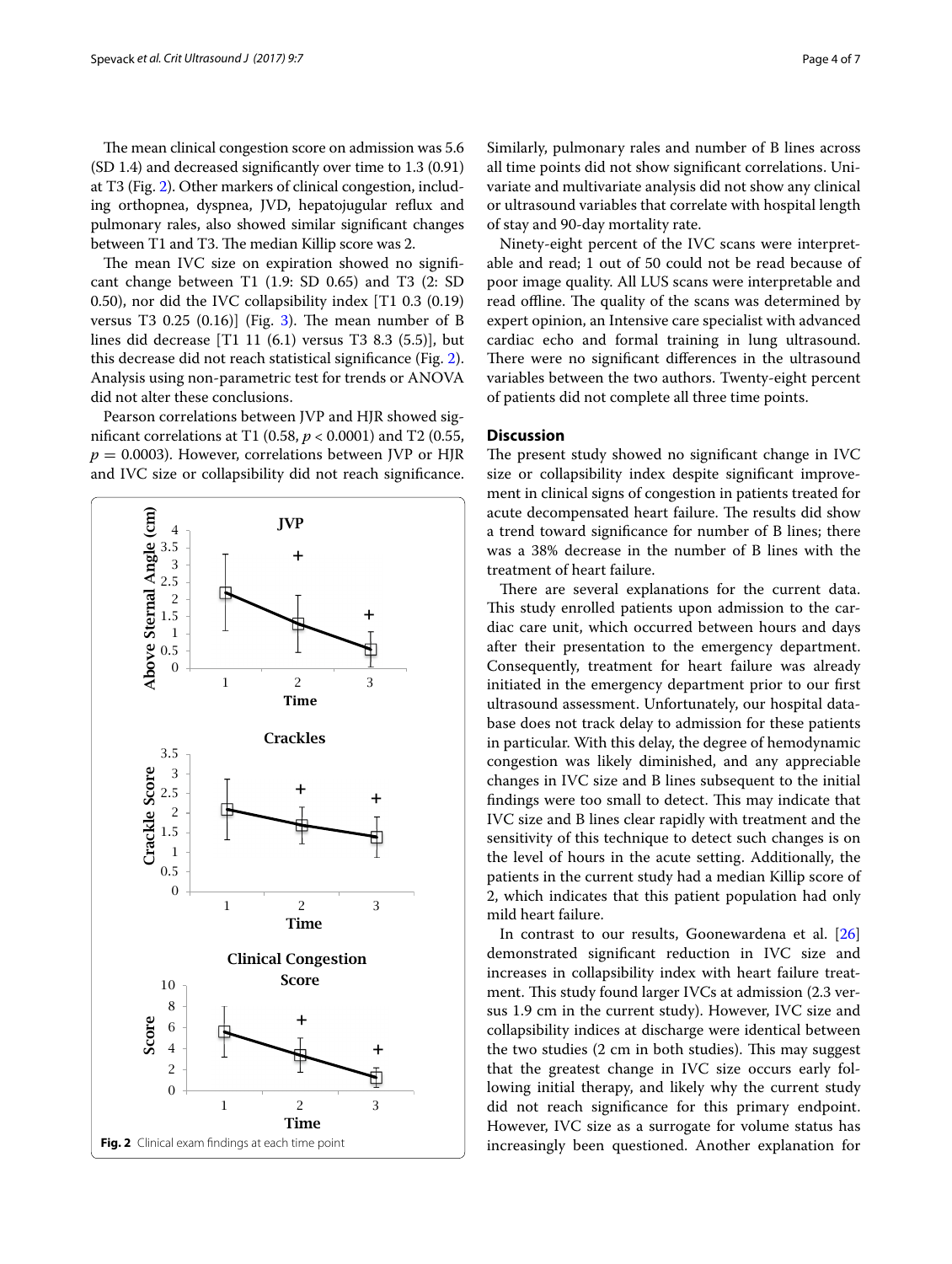

<span id="page-4-0"></span>the current data is that IVC size may not accurately represent hypervolemic states, and thus may not be useful in the management of decompensated heart failure.

Volpicelli et al. [\[27](#page-6-17)] conducted a study where number of B lines was calculated at admission and discharge, and found significant clearing of B lines after treatment. However, this population had more severe heart failure than the current study. This study used an arbitrary clinical scale out of ten points to grade the clinical severity of heart failure which included the presence (1) or absence (0) of lower extremity edema, pulmonary rales and wheezing, jugular venous distension, orthopnea, high respiratory rates (>25 breaths/min) and low pulse oximeter saturation; median score was 8/10 on admission whereas in the current study, the mean CCS was 5.6 out of 13. In another study, Gargani et al. [[27\]](#page-6-17) showed a significant reduction in B lines with treatment from 48 on admission to 20 at discharge, compared to the current study which showed a non-significant reduction of B lines from 11 to 8.3. Both these studies found a larger number of B lines on admission and sampled patients with more severe heart failure. This may indicate that LUS is a useful indicator of improvement in pulmonary congestion in patients with severe heart failure, but may fail to identify significant changes in pulmonary congestion in patients with milder CHF.

Of note, Volpicelli [[28\]](#page-6-18) analyzed the B lines using a different method. Eleven regions were scanned, compared to eight regions in the current study. Additionally, a positive region was defined as number of B lines over 3, and they analyzed the data based on the number of positive regions as opposed to absolute number of B lines. However, we did not find a significant change even when our data were analyzed in a similar manner. There was no prospective strategy in the study protocol to quantify confluent B lines, and as a result, they were counted as a single B line. Although there is a suggested method to quantify confluent B lines by calculating the proportion of visualized pleural line/length of the confluent B lines [[29\]](#page-6-19), we felt that there is insufficient evidence to apply this technique at the current time. It is possible that we underestimated the overall quantity of B lines using this approach; however, this method was consistently used across all time points and should not affect the overall results.

There are several limitations in the current study. This was a small study with only 50 patients enrolled at a single center. We did not formally estimate sample size as there were no reliable data to estimate effect size in this population. However, based on our results, a sample size of approximately 150 would be required to detect a statistically significant difference (*α* 0.05 and *β* 0.20) for B lines and a sample size of approximately 1000 would be required for change in IVC diameter.

Additionally, there was a high dropout rate with 28% of patients not completing all three time points. The clinical assessments were not blinded; resident authors performing these assessments knew at which time point each patient was being assessed, which could have introduced bias.

As mentioned above, since treatment was initiated early upon presentation and prior to recruitment, the ability to detect a potential decrease in IVC size and number of B lines may have be reduced. The clinical score would be less influenced as resolution of peripheral edema and crackles would lag, and the clinical history of orthopnea and PND is retrospective.

Assessment of volume status is challenging and point of care ultrasound may provide greater sensitivity to detect subclinical congestion before overt clinical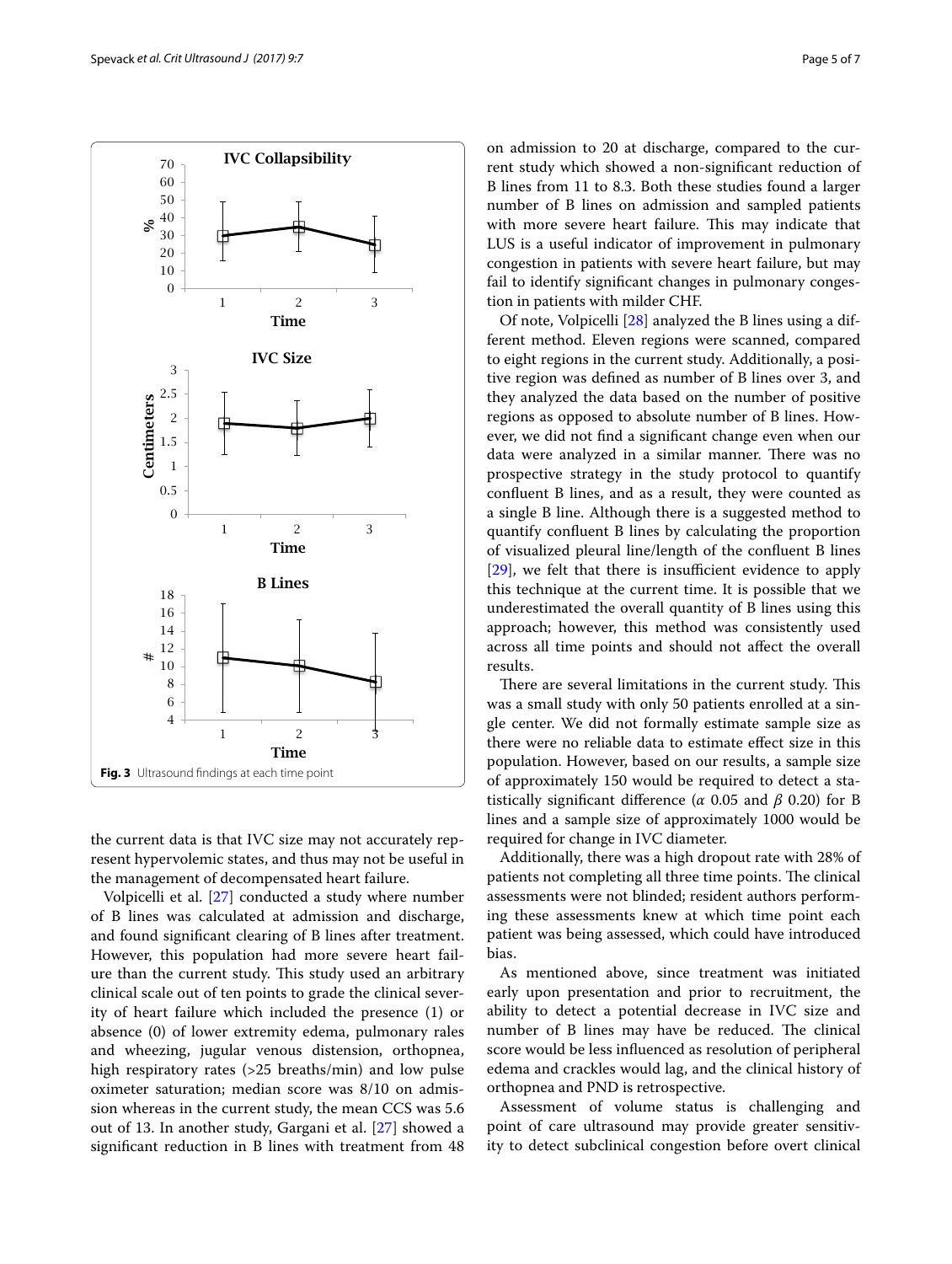congestion occurs. While this may be true for patients with more severe heart failure, the current study suggests that lung and vascular ultrasound in patients with less severe heart failure may not be sensitive enough to detect such small changes in hemodynamic congestion. As a result, serial POCUS may perform less well in patients with mild versus more severe heart failure. Based on the current results, IVC size or collapsibility index is not an accurate marker of improvement in hemodynamic congestion. B lines may be a better marker of congestion as these did decrease with the treatment of heart failure as expected. The lack of statistical significance for the number of B lines may be a result of a small sample size, and a sampled population with less severe heart failure than previously published, and an initial small number of B lines. Another interpretation of our data is that given the significant correlation over time with clinical scores and not with ultrasound, it may suggest that clinical exam is more sensitive than ultrasound at detecting congestive symptoms, although this is hypothesis generating given the small sample size.

The current study is the only study to the authors' knowledge, which directly compared lung and IVC ultrasound in the dynamic clinical setting of heart failure management after hospital admission. Further studies are warranted to better understand the utility of bedside ultrasound in patients with mild heart failure, and which ultrasound modality provides the most accurate assessment of hemodynamic congestion for both diagnostic and prognostic purposes.

## **Conclusions**

In conclusion, this study shows that vascular and lung ultrasound does not show significant changes with the management of heart failure in a hospitalized population with acute decompensated heart failure, although LUS shows a trend toward significance. This may indicate that vascular ultrasound parameters are less robust in patients with mild congestion and may show the greatest change during initial management.

Further larger scale studies are needed to explore how POCUS may be useful in the acute and sub-acute management of heart failure.

#### **Abbreviations**

CHF: congestive heart failure; POCUS: point-of-care ultrasound; LUS: lung ultrasound; IVC: inferior vena cava; JVP: jugular venous pressure; HJR: hepatojugular reflux; CCS: clinical congestion score.

#### **Authors' contributions**

Literature review, study design and implementation were performed by RS and JL. MAS and RS performed the clinical and ultrasound bedside assessments. MAS and JL performed the offline analysis of the ultrasound data. DJ performed all statistical analyses and assisted with the editing of the

manuscript. JD and LR contributed to the study design and editing of the manuscript. All authors read and approved the final manuscript.

#### **Author details**

<sup>1</sup> Internal Medicine Training Program, Department of Medicine, Jewish General Hospital, McGill University, 3755 Chemin de la Cote St Catherine, Montreal H3T 1E2, Canada. <sup>2</sup> Critical Care Fellowship Training Program, McGill University, Montreal, Canada. 3 Division of General Internal Medicine, Department of Medicine, MUHC, McGill University & Adult Critical Care, Jewish General Hospital, McGill University, Montreal, Canada. 4 Department of Emergency Medicine, Jewish General Hospital, McGill University, Montreal, Canada. 5 Division of Cardiology, Department of Medicine, Jewish General Hospital, McGill University, Montreal, Canada. 6 Department of Adult Critical Care, Jewish General Hospital, McGill University, Montreal, Canada. 7 Division of General Internal Medicine, Department of Adult Critical Care, Jewish General Hospital, McGill University, Montreal, Canada.

#### **Acknowledgements**

None.

#### **Competing interests**

The authors declare that they have no competing interests.

#### **Declarations**

All above authors have no declarations.

#### **Ethics approval and consent to participate**

This study received ethics approval by the Research Ethics Office of the Jewish General Hospital. Inclusion criteria to enroll in the study required patients to sign a consent form, which was approved by the Research Ethics Office. The number assigned to this project is 14-052.

#### Received: 8 December 2016 Accepted: 1 March 2017 Published online: 07 March 2017

#### **References**

- <span id="page-5-0"></span>1. Writing Group Members, Lloyd-Jones D, Adams RJ et al (2010) Heart disease and stroke statistics—2010 update: a report from the American Heart Association. Circulation 121(7):e46–e215. doi[:10.1161/](http://dx.doi.org/10.1161/CIRCULATIONAHA.109.192667) [CIRCULATIONAHA.109.192667](http://dx.doi.org/10.1161/CIRCULATIONAHA.109.192667)
- <span id="page-5-1"></span>2. Jencks SF, Williams MV, Coleman EA (2009) Rehospitalizations among patients in the medicare fee-for-service program. N Engl J Med 360(14):1418–1428. doi[:10.1056/NEJMsa0803563](http://dx.doi.org/10.1056/NEJMsa0803563)
- <span id="page-5-2"></span>3. Gheorghiade M, Follath F, Ponikowski P et al (2010) Assessing and grading congestion in acute heart failure: a scientific statement from the acute heart failure committee of the heart failure association of the European Society of Cardiology and endorsed by the European Society of Intensive Care Medicine. Eur J Heart Fail 12(5):423–433. doi[:10.1093/eurjhf/hfq045](http://dx.doi.org/10.1093/eurjhf/hfq045)
- <span id="page-5-3"></span>4. Mayhadoon H, Klein R, Eyler W et al (1989) Radiographic pulmonary congestion in end-stage congestive heart failure. Am J Cardiol 63:625–627
- <span id="page-5-4"></span>5. Mant J, Doust J, Roalfe A et al (2009) Systematic review and individual patient data meta-analysis of diagnosis of heart failure, with modelling of implications of different diagnostic strategies in primary care. Health Technol Assess 13(32):1–248. doi:[10.3310/hta13320](http://dx.doi.org/10.3310/hta13320)
- <span id="page-5-5"></span>6. Md SNG, Md JEAB, Md AM et al (2010) Use of hand carried ultrasound, B-type natriuretic peptide, and clinical assessment in identifying abnormal left ventricular filling pressures in patients referred for right heart catheterization. J Card Fail 16(1):69–75. doi[:10.1016/j.cardfail.2009.08.004](http://dx.doi.org/10.1016/j.cardfail.2009.08.004)
- <span id="page-5-6"></span>7. Gackowski A, Isnard R, Golmard J et al (2004) Comparison of echocardiography and plasma B-type natriuretic peptide for monitoring the response to treatment in acute heart failure. Eur Heart J 25(20):1788– 1796. doi[:10.1016/j.ehj.2004.07.038](http://dx.doi.org/10.1016/j.ehj.2004.07.038)
- <span id="page-5-7"></span>8. International Liaison Committee on Lung Ultrasound (ILC-LUS) for the International Consensus Conference on Lung Ultrasound (ICC-LUS), Volpicelli G, Elbarbary M et al (2012) International evidence-based recommendations for point-of-care lung ultrasound. Intensive Care Med 38(4):577–591. doi:[10.1007/s00134-012-2513-4](http://dx.doi.org/10.1007/s00134-012-2513-4)